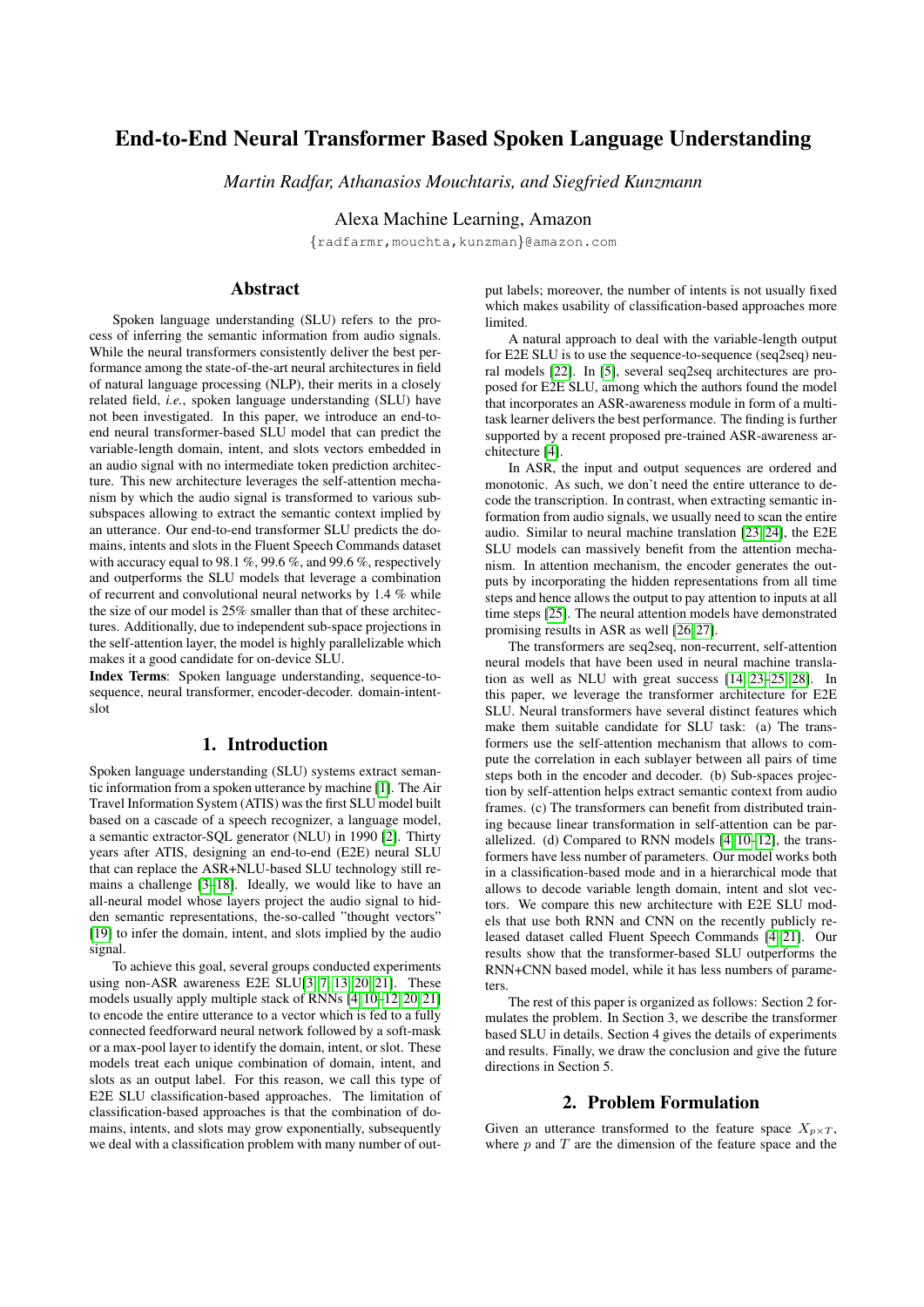<span id="page-1-0"></span>

Figure 1: *The SLU task: infer the domain, intent, and slots given an utterance*

number of frames, respectively, we would like to design an allneural architecture that predicts the output vector  $y_{(M+2) \times 1}$  =  $[y_D, y_I, y_{s_1}, y_{s_2}, \dots, y_{s_M}]^T$  which consists of the domain, intent, and slots implied by this utterance. Generally, for a given utterance, we have one domain, one intent, and multiple slots; an example of a typical SLU task depicted in Figure [1.](#page-1-0) The total number of output labels for this classification problem could be as high as  $N_D \times N_I \times N_{s_1} \times N_{s_2} \times \ldots \times N_{s_M}$  where  $N_D, N_I, N_{s_i}$  denote the number of domains, the number of intents, and the number of the  $i$ th slot. Hence, given  $N$  inputoutput training samples  $(X^j_{p \times T, y^j_{(M+2) \times 1}})$ ,  $j = 1, ..., N$ , we would like to train a neural model that can predict the domain, intent, and slot for a test utterance.

In this paper, we consider two models: 1- A classificationbased model in which we have  $N_D \times N_I \times N_{s_1} \times N_{s_2} \times \ldots \times$  $N_{s_M}$  classes and we assign one output label for each audio file. In other words, each unique combination of domain, intent, and slots is considered as an output class. In this model, the decoder is basically a fully connected feedforward neural network followed by a softmax. This model works well when the number of classes are limited. 2- A hierarchical model is similar to seq2seq neural architectures [\[22\]](#page-4-12) and works as follows: Let the vector  $y_{(M+2) \times 1} = [y_D, y_I, y_{s_1}, y_{s_2}, \dots, y_{s_M}]^T$ denote the domain, intent, and slots implied by  $X_{p \times T}$ . We augment  $y_{(M+2) \times 1}$  by two symbols which represent the start and end of this phrase (sop and eop), i.e.  $\hat{y}_{(M+2)\times 1}$  =  $[sop, y_D, y_I, y_{s_1}, y_{s_2}, \dots, y_{s_M}, eop]^T$ . In the decoding step, we first predict  $y_D$  by inputing sop to the input of the decoder along with the encoder output. Next, the predicted  $y_D$  is fed to the decoder along with the encoder output to predict  $y_I$  and this process is repeated until the predicted output is eop. We call this model E2E hierarchical transformer SLU to distinguish from the E2E classification-based transformer SLU.

### 3. Model

The proposed SLU model is based on the neural transformers. The transformer architecture consists of three sub-modules: embedding, encoder, and decoder. The embedding is a linear transformation on the input vector followed by adding a positional encoding vector to the transformed input to properly encode the order of the frames. The encoder consists of two blocks: self-attention, and a fully connected feed-forward neural network (FFNN). The stack of self-attention and FFNN comprises a layer. Depending on application, we use different number of layers. The self-attention carries out multiple sub-space transformations; more specifically, the self-attention sub-layer computes the correlation between all frame pairs in two subspaces and outputs the sum of weighted sub-spaces vectors . The weight values determine the amount of correlation between a frame and others. In order to capture more hidden correlation representation, this process is repeated in parallel in different subspaces (the so-called multi-head attention) and resulting attention vectors are appended and linearly transformed and are fed to the FFNN. In oder to speed up the learning process and prevent the network forgetting the previous layer representations, we apply layer normalization [\[29\]](#page-4-21) and residual connection [\[30\]](#page-4-22) at the outputs of the self-attention, and FFNN sublayers.

The above description can be represented based on a linear algebraic view which mostly consists of matrix sub-space analysis and transformation. More specifically, let  $\times$  and  $\odot$  denote the matrix multiplication and dot product, respectively. Also, let  $x^i \in R^p, i = 1, 2, \dots, T$  denote the *i*th spectral feature vector of an utterance which is segmented to  $T$  overlapping frames and transformed to the spectral features (here we use low frame rate log STFT).

The first step is embedding in which the input vector  $x_{p\times 1}^i$ is projected to a smaller space  $(d < p)$  using the matrix  $W_{d \times p}^e$ that yields

$$
y_{d \times 1} = W_{d \times p}^e \times x_{p \times 1} + p_{d \times 1}
$$
 (1)

where  $p_{d\times 1}$  is a positional encoding vector. We note that all matrices denoted by  $W$  are learned during the training using the backpropagation algorithm.

Next, the new embedding vector is projected to three subspaces using  $W_{n\times d}^q$ ,  $W_{n\times d}^k$ , and  $W_{n\times d}^v$  matrices which metaphorically named query, key, and value matrices:

$$
q_{n\times 1}^i = W_{n\times d}^q \times y_{d\times 1}^i
$$
  
\n
$$
k_{n\times 1}^i = W_{n\times d}^k \times y_{d\times 1}^i
$$
  
\n
$$
v_{n\times 1}^i = W_{n\times d}^v \times y_{d\times 1}^i
$$
\n(2)

For the *i*th frame, we compute the weighted sum of  $v^j$ ,  $j =$  $1, \ldots, T$ , where weights are obtained by dot product and  $q^i$ and  $k^j$  followed by the soft-max operation and a division to the square root of  $n$ . Speaking mathematically, this can be written as

$$
z_{d\times 1}^i = W_{d\times n}^c \times \Big(\sum_{j=1}^T \frac{\text{Softmax}(q^i_{n\times 1} \odot k_{n\times 1}^j)}{\sqrt{n}} v_{n\times 1}^j\Big) \tag{3}
$$

where  $W_{d\times n}^{c}$  projects the resulting vector to a d-dimensional space. Next, the layer normalization and residual connection are applied to the output of the self-attention sublayer given by

$$
h_{d\times 1}^i = \text{Norm}(z_{d\times 1}^i + y_{d\times 1}^i)
$$
 (4)

and lastly, a two-layer FFNN transforms  $h_{d\times 1}^i$  to

$$
s_{d \times 1}^{i} = \max(0, h_{d \times 1}^{i} W^{f_1}) \times W^{f_2}
$$
 (5)

followed by another layer normalization and residual connection:

$$
r_{d\times 1}^i = \text{Norm}(s_{d\times 1}^i + h_{d\times 1}^i). \tag{6}
$$

We use a stack of several layers in our transformer; in this case,  $y_{d\times 1} \leftarrow r_{d\times 1}^i$  and the above process is repeated for the next encoder until we reach to the last stack in the encoder. We also use multi-head attention in which the process of transforming  $y_{d\times 1}$ to sub-spaces is carried out in parallel with introducing  $L$  tuples of (  $W_{n\times d}^{\tilde{q},l}$ ,  $W_{n\times d}^{k,l}$ , and  $W_{n\times d}^{v,l}$ ), for  $l = 1, ..., L$  where  $\tilde{L}$  denotes the number of heads. The outputs of these heads,  $z_{d\times 1}^{i,l}$  for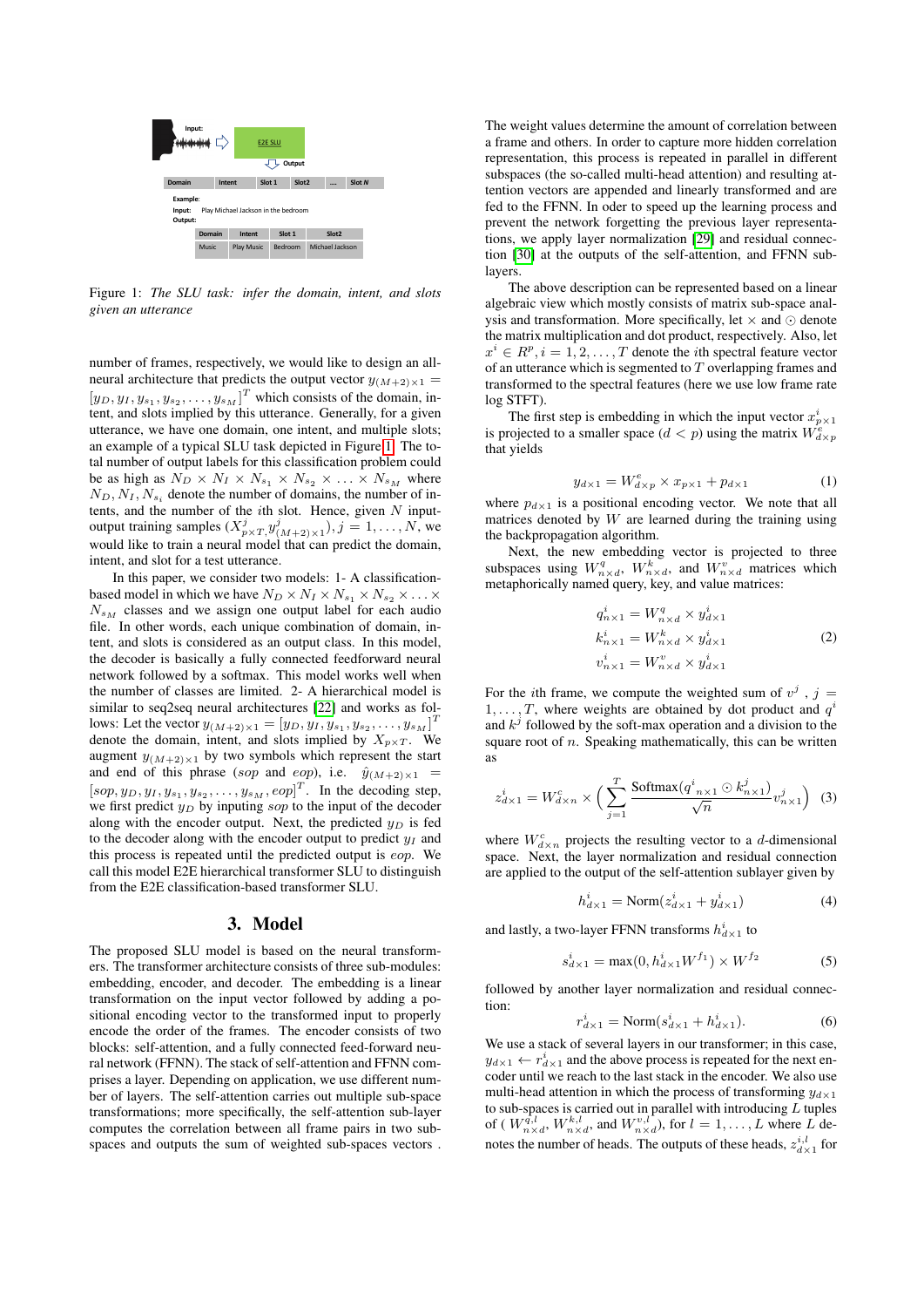$l = 1, \ldots, L$  are appended  $[z_{d \times 1}^{i,1}, \ldots, z_{d \times 1}^{i,L}]$  and transformed to a d-dimensional vector using the matrix  $\widetilde{W}_{d\times (Ld)}$ . This operation outputs the *d*-dimensional output vector  $z_{d\times 1}^i$  which will be fed to FFNN.

The decoder of the transformer has a similar structure to the encoder with two major differences; first, the decoder has an encoder-decoder attention sublayer in addition to the selfattention layer which is placed between the self-attention sublayer and FFNN. The encoder-decoder attention receives  $r_{d\times 1}^i$ from the encoder and  $h_{d\times 1}^i$  from the self-attention sub-layer of the decoder and transforms them similar to the self-attention sub-layer but with these inputs:

$$
q_{n\times 1}^{i} = W_{n\times d}^{q} \times h_{d\times 1}^{i}
$$
  
\n
$$
k_{n\times 1}^{i} = W_{n\times d}^{k} \times r_{d\times 1}^{i}
$$
  
\n
$$
v_{n\times 1}^{i} = W_{n\times d}^{v} \times r_{d\times 1}^{i}.
$$
\n(7)

The second difference between the encoder and the decoder is the masking process. Because the decoder does not have information from the future decoded sequences, it will mask them during the decoding process. The rest of process in the decoder is the same as in the encoder. Finally, the output of the decoder is fed to a fully connected neural network followed by a soft mask to generate the posterior probabilities for domain, intent, and slots.

<span id="page-2-0"></span>

Figure 2: *The transformer accuracy v.s. number of epoch for the domain class*

# 4. Experiments

#### 4.1. Feature generation

We used 80-dimensional log short time Fourier transform vectors obtained by segmenting the utterances with a Hamming window of the length 25 ms and frame rate of 10 ms. The four frames are stacked with a skip rate of 3, resulting 320 dimensional input features. We used compute-fbank-feats in Kaldi [\[31\]](#page-4-23) to generate the features; these features are normalized using the global mean and variance normalization.

### 4.2. Transformer parameters

The numbers of layers for the encoder and the decoder were set to five and one, respectively; we used three heads in each attention layer and sub-space dimension, i.e.  $n$ , was set to 64. The dimension of the model, i.e.  $d$ , and the inner dimension of FFNN were set to 128 and 512, respectively. The dropout rate and label smoothing were set to 0.1. We used Adam optimizer [\[32\]](#page-4-24) with  $\beta_1 = 0.9$ ,  $\beta_2 = 0.98$ , and  $\epsilon = 1e-9$ . We found that the transformers' performance is, in general, very sensitive to learning rate. We used the learning rate defined in [\[27\]](#page-4-18) in which we

<span id="page-2-2"></span>

|  |                                    |  |  | Table 1: Domain, intent, and slot accuracy predicted by the |  |
|--|------------------------------------|--|--|-------------------------------------------------------------|--|
|  | hierarchical transformer-based SLU |  |  |                                                             |  |

| <i>Domain Intent</i> Slots |      |      |
|----------------------------|------|------|
| 98.1                       | 99.6 | 99.6 |

increased the learning rate linearly to a threshold and then it was reduced in a non-linear fashion per step. We obtained our best results by setting pre-defined factor  $k$  and warm-up rate  $w$  to 0.95 and 18,000, respectively. We trained our model with different number of epochs ranging from 50 to 1,500. After a certain number of steps, the model is evaluated on the evaluation data and the best model is saved. We found that the loss decreases very slowly after 50 epochs but the results are consistently improved up to 250 epochs after which the improvement is very marginal (see, e.g. Figure [2\)](#page-2-0). Our implementation is adapted from a Pytorch implementation which originally designed for speech recognition $<sup>1</sup>$  $<sup>1</sup>$  $<sup>1</sup>$ .</sup>

#### 4.3. Data set

We used the publicly available Fluent Speech Commands (FSC) dataset [\[4\]](#page-4-9) to train and evaluate our model and compare with models tested on the same dataset. The FSC is the largest freely available spoken language understanding dataset that has domain, intent and slots labeling and used a wide range of subjects to record the utterances. The FSC dataset consists of around 30,000 command utterances, each of which associated with a 3-dimensional vector representing domain, intent and slot. In total, there are 248 different distinct phrases in the FSC dataset and 5 distinct domains. The data are split into 23,132 training samples from 77 speakers, 3,118 eval samples from 10 speakers and 3,793 test samples from 10 speakers.

We set up our experiments both for classification-based and hierarchical E2E SLU scenarios. In classification-based approach, each utterance is assigned one of the 248 distinct labels—each label represents a unique domain-intent-slots phrase. In this approach, we deal with a classification problem and the softmax in the last layer of the decoder outputs the posterior probabilities of labels for each input utterance. In contrast, in the hierarchical scenario the domain, intent and slots for each utterance are considered as a sequence where we first predict the domain; next the predicted domain is used to predict the intent and the predicted intent is used to predict the slots. The hierarchical scenario is very similar to the way ASR seq2seq neural architectures work with the difference that instead of using tokens such phonemes, chars, or words, we use sequences of domain, intent, and slots.

#### 4.4. Results

We evaluated our E2E SLU neural transformer model using the FSC dataset and compared it with the state-of-the-art E2E SLU neural model proposed in [\[4\]](#page-4-9), hereafter we call it RNN+SincNet SLU model and its predecessor [\[21\]](#page-4-8). We chose [\[4\]](#page-4-9) because this model is tested on the FSC dataset, uses both recurrence and convolutional architectures that can be compared with the transformer, and the code source that implements this model is available which makes comparison fair. The RNN+SincNet SLU model proposed in [\[4\]](#page-4-9) adapted from [\[21\]](#page-4-8) with two main differences that makes it more powerful. First, it is ASR-

<span id="page-2-1"></span><sup>1</sup>https://github.com/kaituoxu/Speech-Transformer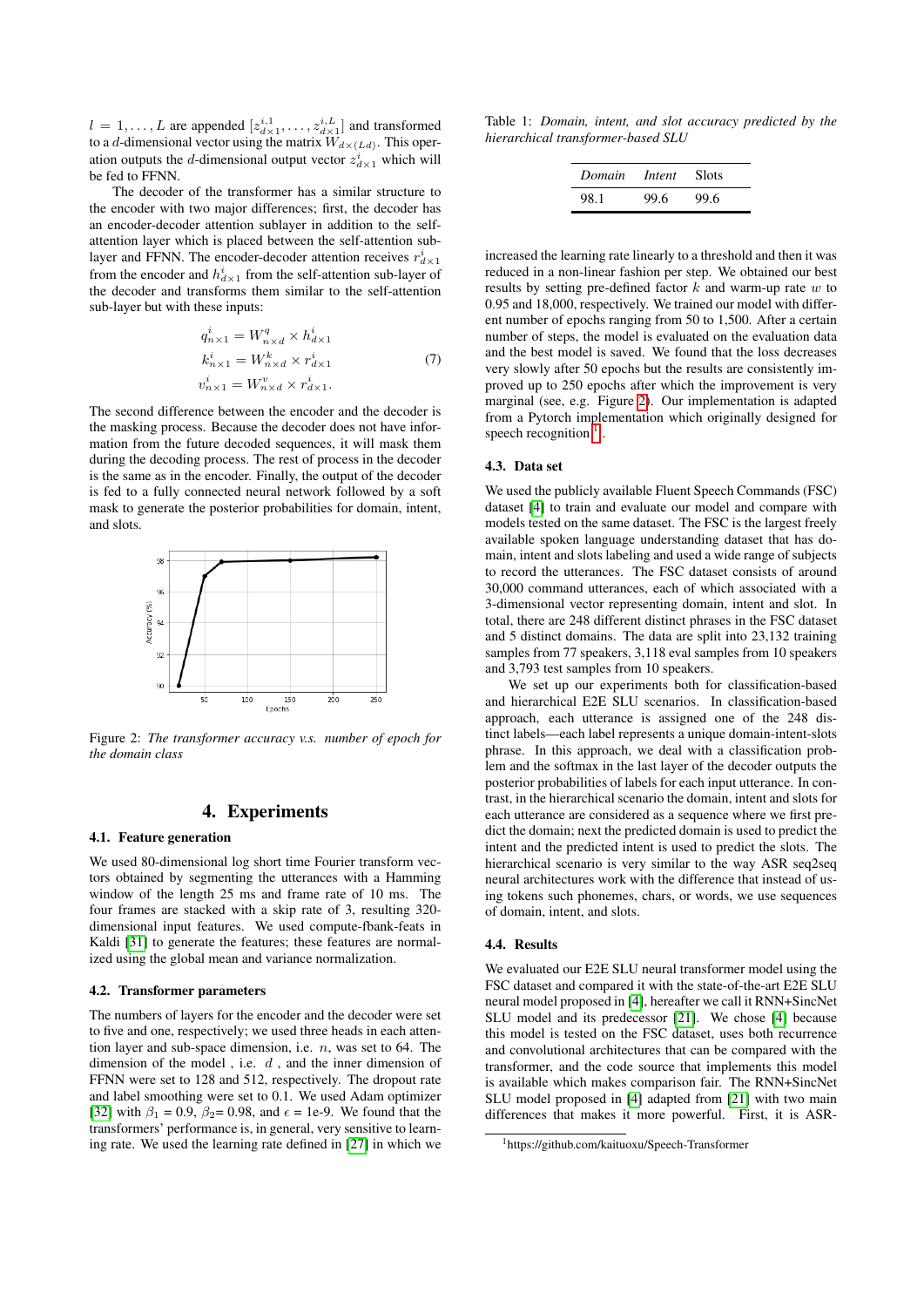<span id="page-3-1"></span>Table 2: *The accuracy and number of model parameters for the Transformer, RNN+SincNet [\[4\]](#page-4-9), and RNN [\[21\]](#page-4-8) models* 

| Model                                                                      | Accuracy $(\% )$ | # of Parameters |
|----------------------------------------------------------------------------|------------------|-----------------|
| Transformer (classification-based, no pre-trained ASR)                     | 97.6             | 1.545.987       |
| Transformer (hierarchical, no pre-trained ASR)                             | 97.5             | 2,192,320       |
| RNN+SincNet [4] (classification-based, pre-trained ASR, fine-tuned on FSC) | 97.2             | 2,883,410       |
| RNN+SincNet [4] (classification-based, no pre-trained ASR)                 | 96.1             | 2,883,410       |
| RNN [21] (classification-based, no pre-trained ASR)                        | 95.3             | 2.534.230       |

awareness meaning that it performs phoneme and word recognition before domain, slot, and intent prediction. Second, it deploys the SincNet layer [\[33\]](#page-4-25) that processes the raw audio files and obviates the need for pre-processing. Moreover, the RNN+SincNet SLU model has the flexibility to be used with or without ASR-awareness and can be pre-trained for the ASR part on large dataset and used for SLU on small datasets. The RNN+SincNet model applies five layers of biGRU, three layers of CNN and one layer of linear transformation with dropout and downsampling of factor two in each layer to reduce the time resolution. The RNN+SincNet SLU is, however, a classificationbased model which requires the distinct class label for each utterance.

<span id="page-3-0"></span>

Figure 3: *The confusion matrix of the five domains predicted by the hierarchical SLU transformer model.*

We first set our transformer based SLU model to the hierarchical mode and measured the accuracy of domain, intent, and slots. Table [1](#page-2-2) illustrates the accuracy for domain, intent and slots when we use our model in a hierarchical mode as explained earlier. In order to evaluate the false negative rate, we also plot the confusion matrix for five distinct domains as shown in Figure [3.](#page-3-0) We found that the most false negative errors stem from domains with very similar audio features like "increase" and "decrease" or "activate" and "deactivate" but with opposite semantics . This observation underscores that incorporating an ASR-awareness module may reduce the false negative rate where the utterances contain very similar audio features but with different meaning.

Next, we compared our transformer model with RNN based SLU models [\[4\]](#page-4-9) and [\[21\]](#page-4-8). We trained these models on the FSC dataset. Table [2](#page-3-1) demonstrates accuracy and the number of parameters for each model. As shown in Table [2,](#page-3-1) the transformer model outperforms the RNN+SincNet architecture by 1.5% when both are in the non-pretrained non-ASR-awareness. We also observed that classification-based transformer model is marginally better than the hierarchical one. It is not however surprising because the number of classes in the FSC dataset is rather small. Other significant improvement we achieved is the reduction in model size. The number of parameters in classification-based and hierarchical transformers are 25% and 46% smaller than number of parameters in RNN+SincNet models, respectively. We also compared our model with the RNN model in which the first two and last two RNN layers are pretrained for phoneme and word recognition, respectively using Librispeech data and fine-tuned on FSC data; the results show that both hierarchical and classification transformer based SLU model outperform the pretrained RNN model. Overall, these results confirm that the transformers are very competitive compared with recurrence and convolutional-based architectures because they look at the entire utterance and measure the correlation between different audio units to better extract the semantic information.

# 5. Conclusions and future works

In this paper, we introduced a neural transformer based approach for spoken language understanding. To the best of our knowledge this is the first time transformers are applied to endto-end neural SLU. We showed that transformers are very competitive neural architectures for end-to-end neural spoken language understanding compared to recurrent and convolutional neural networks. We evaluated our model on a publicly available dataset and showed the model achieves higher accuracy and reduction in size compared to two competitive models. Because our model is a hierarchical model it can be applied to variable length domain, intent and slots vectors. We observed that if the number of unique domain-intent-slot classes is small, the classification-based SLU model delivers better marginal accuracy compared to the hierarchical model. In addition, when we analyzed the false negative rate for domain miss-classification, we found the model has difficulty to predict domains that have very similar audio patterns but very different semantics. Hence, as it was previously observed by other groups, our model may benefit from incorporating an intermediate ASR-awareness module into the neural architecture. One of the unique advantages of transformers is the attention mechanism which is particularly important for SLU. Transformers compute the correlation between all input vector pairs and thus model knows where to attend to infer semantic information embeded in the audio signal.

For future works, we plan: 1- To apply our model to much larger data sets, in particular we will make the use of in-house Alexa data. 2- Adding a multi-task learner by augmenting another decoder to predict intermediate tokens like word-pieces. 3- Using a pre-trained transformer-based ASR model and finetune it for the SLU task